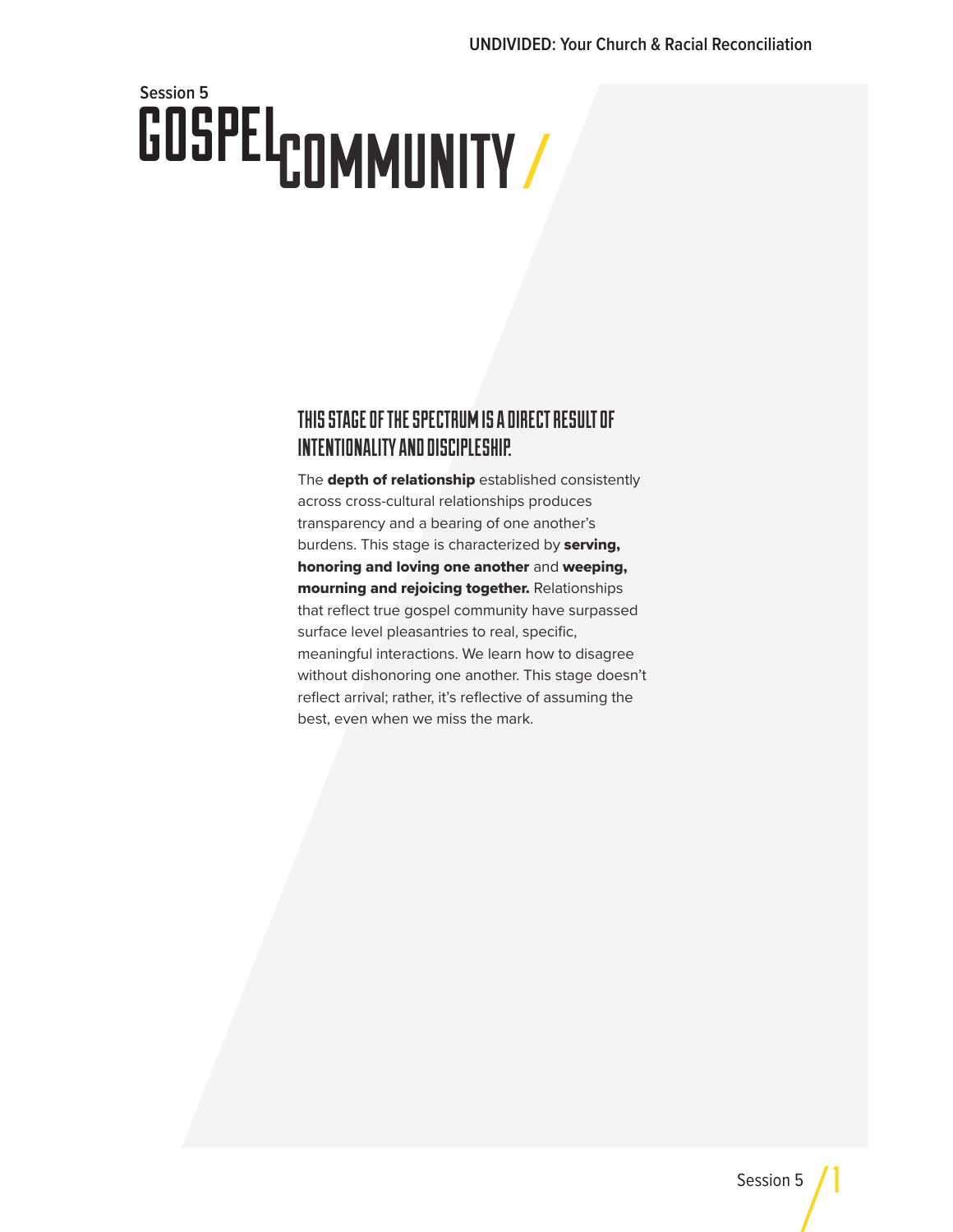#### SCRIPTURE READING: ACTS 10:44-48  $\bullet$

<sup>44</sup> While Peter was still saying these things, the Holy Spirit fell on all who heard the word.<sup>45</sup> And the believers from among the circumcised who had come with Peter were amazed, because the gift of the Holy Spirit was poured out even on the Gentiles. <sup>46</sup> For they were hearing them speaking in tongues and extolling God. Then Peter declared, <sup>47</sup> "Can anyone withhold water for baptizing these people, who have received the Holy Spirit just as we have?" <sup>48</sup> And he commanded them to be baptized in the name of Jesus Christ. Then they asked him to remain for some days.

#### PETER EXPERIENCES GOSPEL COMMUNITY

As Peter humbly presents the gospel to Cornelius' household, the Holy Spirit finishes the work He previously started in Cornelius and saves Cornelius' entire household. The Jews with Peter had a stunning revelation—the Gentiles didn't need to assimilate to their Jewish customs to be saved! This is an important dynamic to put into practice when different ethnicities come together. There will always be cultural differences and preferences. We should submit to one another culturally as we submit our culture to the lordship of Christ.

Immediately, we see Peter baptize the new believers. Then something amazing results from Peter's intentionality. Cornelius asked the man, who had just admitted he was partial, to stay in his home for a few days. Peter went from ignorantly being partial, to abruptly being made aware of God's work in Cornelius, to intentionally engaging Cornelius and his home, to now living with his new family for a few days!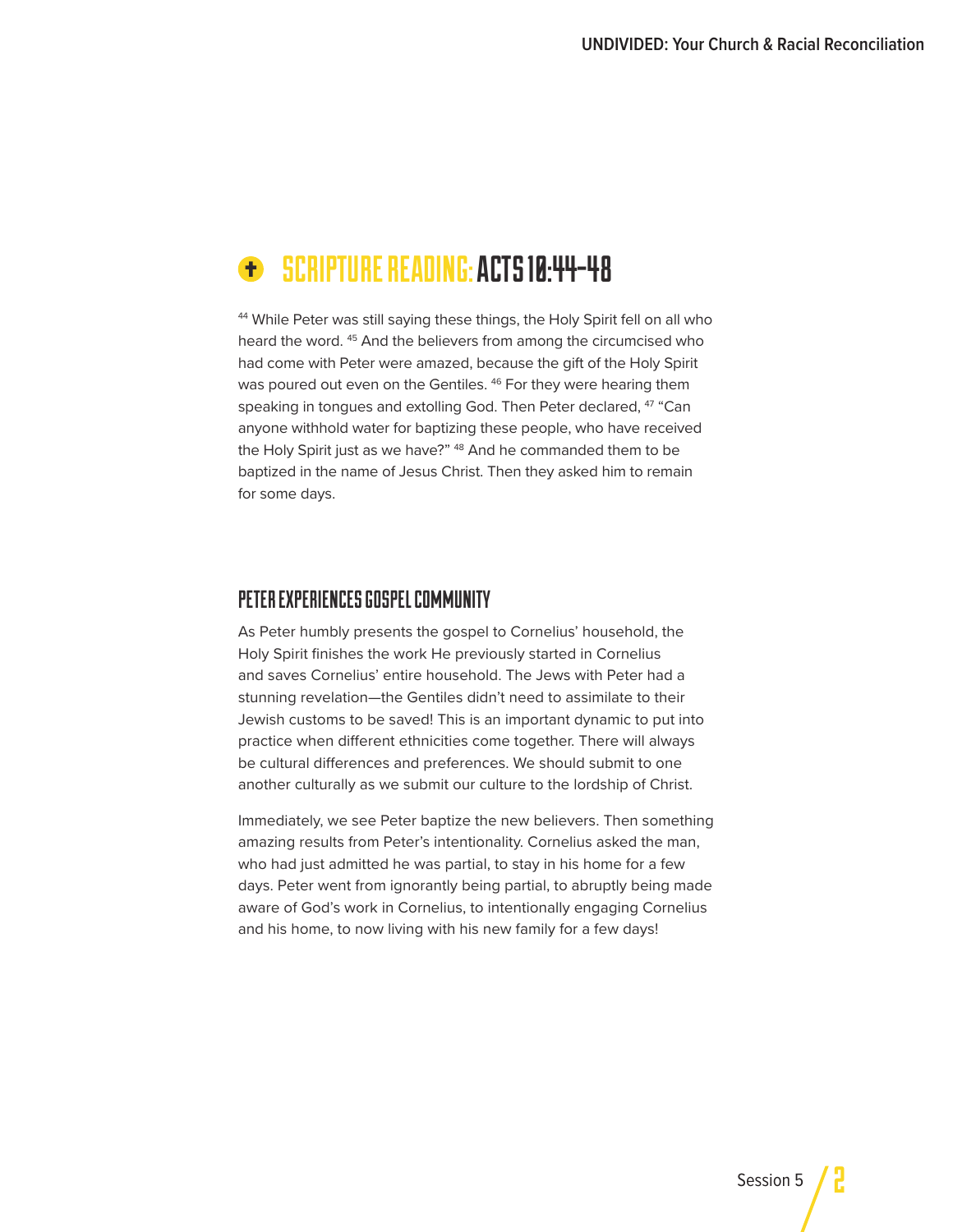Be encouraged, and pursue multiethnic relationships. Just like Peter, you have spiritual family you haven't met yet, and what unites us far outweighs what separates us. Jesus has already torn down everything that separates us, and God is determined to see His children unite as one family. It can be messy, but it is worth it. God is not bringing together perfect people; He is perfecting us by bringing us together. Continue to be open to the work of the Holy Spirit.

In John 17:20-23, Jesus prophetically prays,

"I DO NOT ASK FOR THESE ONLY, BUT ALSO FOR THOSE WHO WILL BELIEVE IN ME THROUGH THEIR WORD, THAT THEY MAY ALL BE ONE, JUST AS YOU, FATHER, ARE IN ME, AND I IN YOU, THAT THEY ALSO MAY BE IN US, SO THAT THE WORLD MAY BELIEVE THAT YOU HAVE SENT ME. THE GLORY THAT YOU HAVE GIVEN ME I HAVE GIVEN TO THEM, THAT THEY MAY BE ONE EVEN AS WE ARE ONE, I IN THEM AND YOU IN ME, THAT THEY MAY BECOME PERFECTLY ONE, SO THAT THE WORLD MAY KNOW THAT YOU SENT ME AND LOVED THEM EVEN AS YOU LOVED ME."

Church, we often pray and make our requests known to God. We expect God to hear us and answer our prayers. This time, let's be the answer to Jesus' prayer request. Instead of asking for answers, we can actually show the answer to a broken, divided world through our unity. Jesus desperately wants us to reflect the oneness between Him, the Father and the Spirit. Our unity across ethnic barriers also testifies to a broken world that Jesus is real and His love can save. We are undivided.